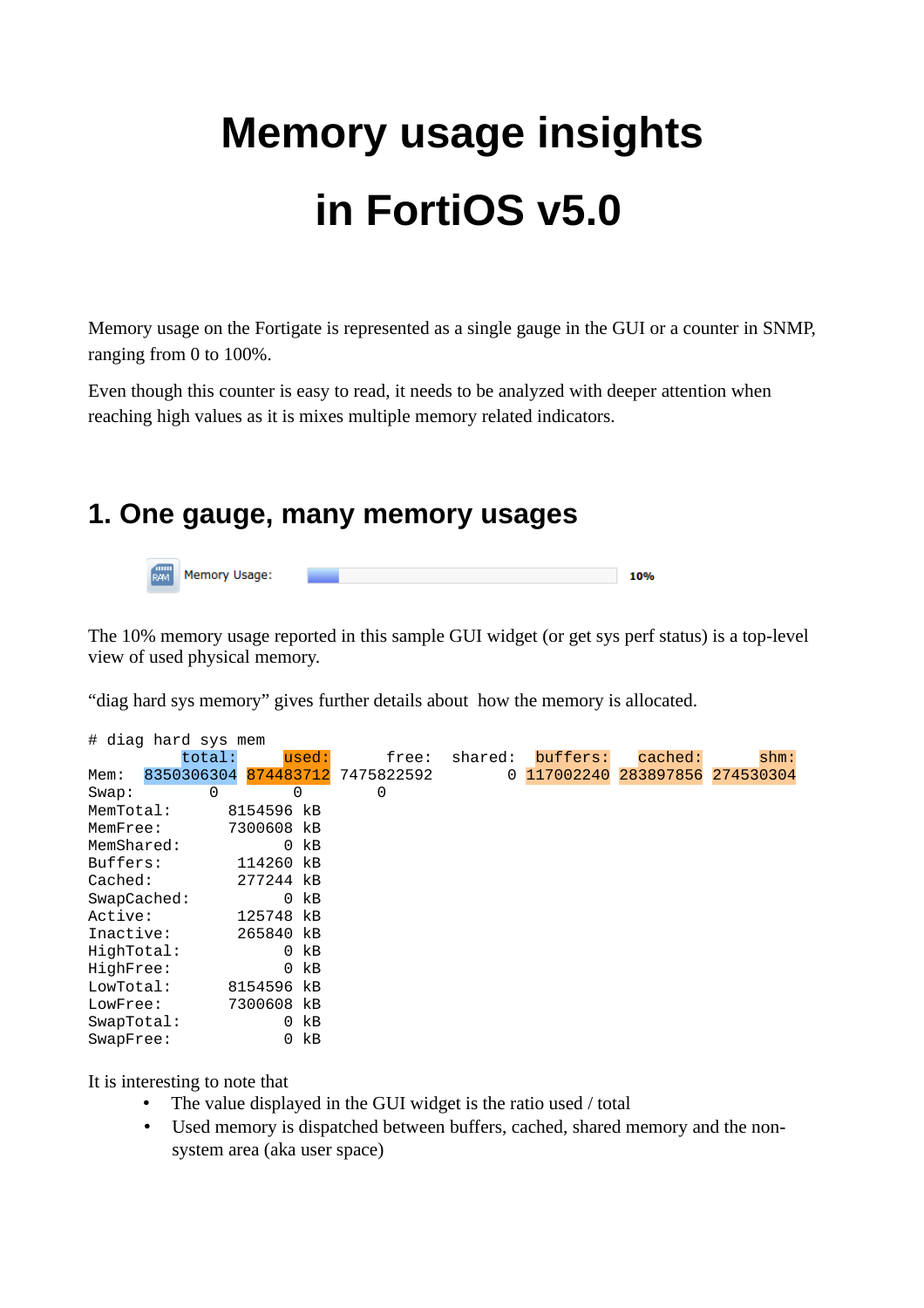# **2. User / application memory space**

FortiOS applications, such as the UTM components, web and CLI based interfaces, run in the user space (non-system area). Application memory usage can be viewed using

#### **# diag sys top-summary –sort=mem**

```
 CPU [| ] 4.3%
   Mem \overline{1} |||| \overline{1} 10.0% 807M/7963M
    Processes: 20 (running=1 sleeping=99)
PID | RSS| CPU%|^MEM%| FDS | TIME+| NAME
 * 97 \begin{array}{|c|c|c|c|c|c|c|c|c|} \hline \text{*} & \text{97} & \text{150M} & \text{0.0} & \text{1.9} & \text{6726} & \text{00:00.88} & \text{proxyd [x8]} \\ \hline \text{93} & \text{90M} & \text{0.0} & \text{1.1} & \text{14} & \text{00:04.82} & \text{reportd} \end{array} 93 90M 0.0 1.1 14 00:04.82 reportd
    957 30M 0.0 0.4 12 00:00.80 pyfcgid [x4]
    107 27M 0.0 0.3 30 00:40.28 hasync
   116 26M 3.8 0.3 15 00:01.60 sshd [x4]<br>52 25M 0.0 0.3 13 00:05.96 cmdbsvr
   52 25M 0.0 0.3 13 00:05.96 cmdbsvr<br>76 25M 0.0 0.3 18 00:05.51 httpsd
    76 25M 0.0 0.3 18 00:05.51 httpsd [x4]
    73 24M 0.0 0.3 28 00:00.80 miglogd [x2]
    79 22M 0.0 0.3 18 00:00.40 ipsmonitor [x2]
   94 22M 0.0 0.3 30 00:00.24 sslvpnd [x4]<br>125 15M 0.0 0.2 16 00:00.00 fgfmd
   125 | 15M | 0.0 0.2 | 16 00:00.00 | fgfmd
   98 | 14M | 0.0 | 0.2 | 31 01:12.68 | iked
   126 | 14M | 0.0 | 0.2 | 24 00:00.20 | CW_acd
   144 | 14M | 0.0 | 0.2 | 14 00:01.16 | updated
   122 | 13M | 0.0 0.2 | 29 00:36.21 | dnsproxy
```
This command shows the memory allocated for each process tree (parent and children), as amount of memory held in RAM (RSS) and its ratio over the total memory (MEM%).



Application memory usage fluctuates with the process activity. On a busy UTM system, it is expected to see IPS engine (ipsmonitor) or the transparent proxies (proxyd) owning a lot of memory (up to 50~60%). When activity decreases, memory gets released.

In this example, showing "diag sys top-summary" over 1 week, ipsmonitor allocates memory during the day and releases it every night, when activity is quieter.

Note that Shared Memory is not accounted here.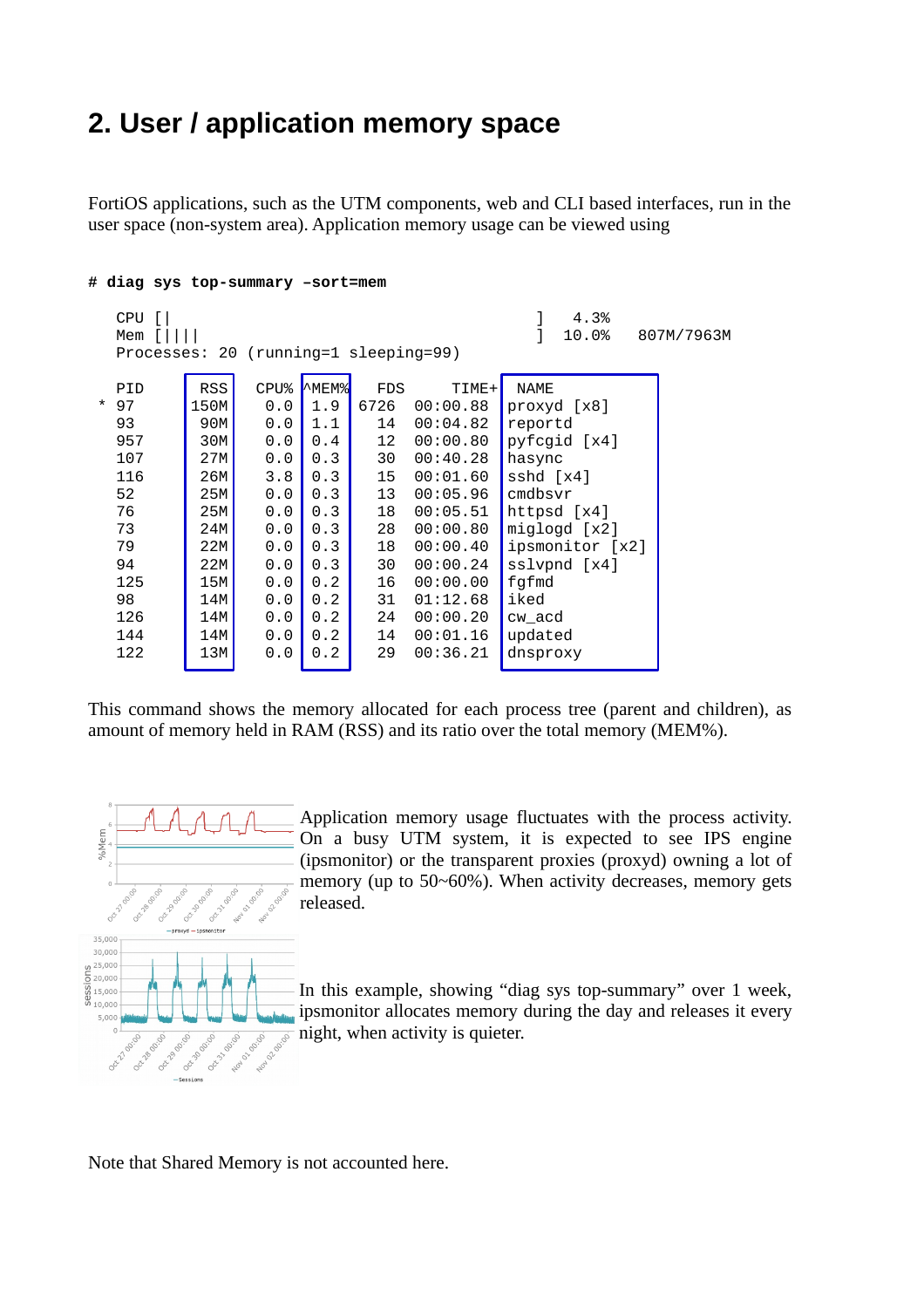## **3. Kernel buffers**

The kernel buffers are allocated for all system related tasks. These are mainly for network buffers, filesystem structure buffers, and generic usage fixed-size buffers.

Detailed listing of the kernel buffers is available with

#### **# diag hard sys slab**

| slabinfo - version: 1.1 (SMP) |                       |       |               |           |      |              |                     |           |     |  |  |
|-------------------------------|-----------------------|-------|---------------|-----------|------|--------------|---------------------|-----------|-----|--|--|
| sctp_session                  | $\boldsymbol{\Theta}$ | 0     | 1152          | 0         | 0    |              | 20:                 | 60        | 30  |  |  |
| tcp_session                   | 442                   | 3052  | 1152l         | 98        | 436  |              | 2 338               | 60<br>- 1 | 30  |  |  |
| ip_session                    | 5859                  | 7749  | 1088l         | 867       | 1107 |              | 2 240               | 60<br>÷   | 30  |  |  |
| tcp_open_request              | 634                   | 760   | 192           | 38        | 38   | $\mathbf{1}$ | $\Theta$<br>÷       | 252       | 126 |  |  |
| inet_peer_cache               | 504                   | 630   | 128I          | 18        | 21   |              | 13:                 | 252       | 126 |  |  |
| ip_dst_cache                  | 3230                  | 3912  | 320           | 302       | 326  |              | 124:                | 124       | 62  |  |  |
| ip_fib_hash                   | 448                   | 448   | 32            | 4         | 4    | $\mathbf{1}$ | 0<br>÷              | 252       | 126 |  |  |
| arp_cache                     | 984                   | 1110  | <b>256</b>    | 72        | 74   |              | 1 2<br>$\mathbb{R}$ | 252       | 126 |  |  |
| mnt_cache                     | 120                   | 120   | 128           | 4         | 4    |              | 10<br>÷             | 252       | 126 |  |  |
| inode_cache                   | 12013I                | 12075 | 768I          | 2415 2415 |      |              | 10<br>÷             | 124       | 62  |  |  |
| dentry_cache                  | 12280l                | 12280 | 192I          | 614       | 614  |              | 10<br>÷             | 252       | 126 |  |  |
| buffer_head                   | 41740                 | 41740 | 192           | 2087 2087 |      |              | 10<br>÷             | 252       | 126 |  |  |
| fs_cache                      | 354                   | 354   | 64            | 6         | 6    | $\mathbf{1}$ | 0<br>÷              | 252       | 126 |  |  |
| size-2048(DMA)                | 540l                  | 660   | 2048 <b>1</b> | 274       | 330  |              | 156:                | 60        | 30  |  |  |
| $size-2048$                   | 500                   | 500   | 2048I         | 250       | 250  | $\mathbf{1}$ | $\Theta$ :          | 60        | 30  |  |  |
| size-1024(DMA)                | 258                   | 444   | 1024 <b>1</b> | 88        | 111  |              | 123:                | 124       | 62  |  |  |
| size-1024                     | 820                   | 820   | 1024          | 205       | 205  |              | 10<br>- 1           | 124       | 62  |  |  |
|                               |                       |       |               |           |      |              |                     |           |     |  |  |

Kernel buffers are using a "slab" memory management mechanism, where each buffer has a fixed size  $(1<sup>st</sup> column)$ , that is adjusted to store the underlying kernel object.

The kernel can then allocate the number of buffer objects required to store the related object type (3<sup>rd</sup> column).

In the above example, FortiOS has allocated 1152 buffers of 442 bytes each to store objects of type 'tcp\_session', which represents a total of 509184 bytes, or approximately 500kB.



This example shows 'diag hard sys slab' over 1 day. We can note the firewall activity as 'tcp\_session' between 09:00 and 18:00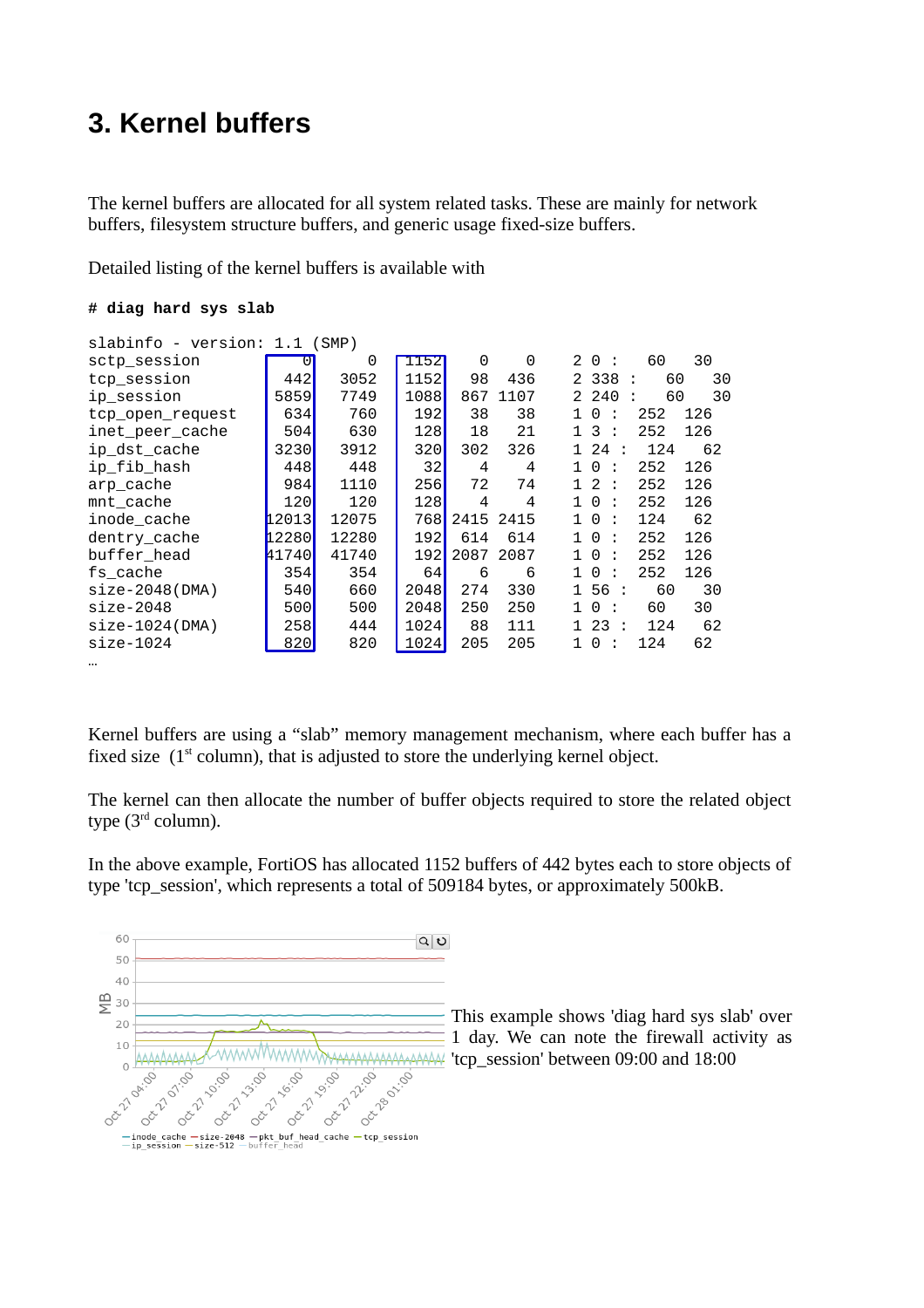## **3. Cache memory**

This memory area is mainly used for disk I/O buffering. It caches program/data files instead of reloading them from the slow storage device.

It comprises two sections: Active + Inactive.

Active memory is considered as busy memory. It contains data related to files that are currently open.

Inactive memory is almost free memory, albeit accounted as "used". It contains data that are no longer being accessed by processes, such as recently closed files. FortiOS considers it is judicious to keep this data held in RAM, so that if it needs to be accessed again, no time is spent in accessing the storage device.

As long as the system is not under memory pressure, the inactive cache will slowly grow over time if disk related features are enabled.

However, when memory usage reaches  $\sim$  70%, the system will reclaim memory from the inactive cache and stabilize at this level.